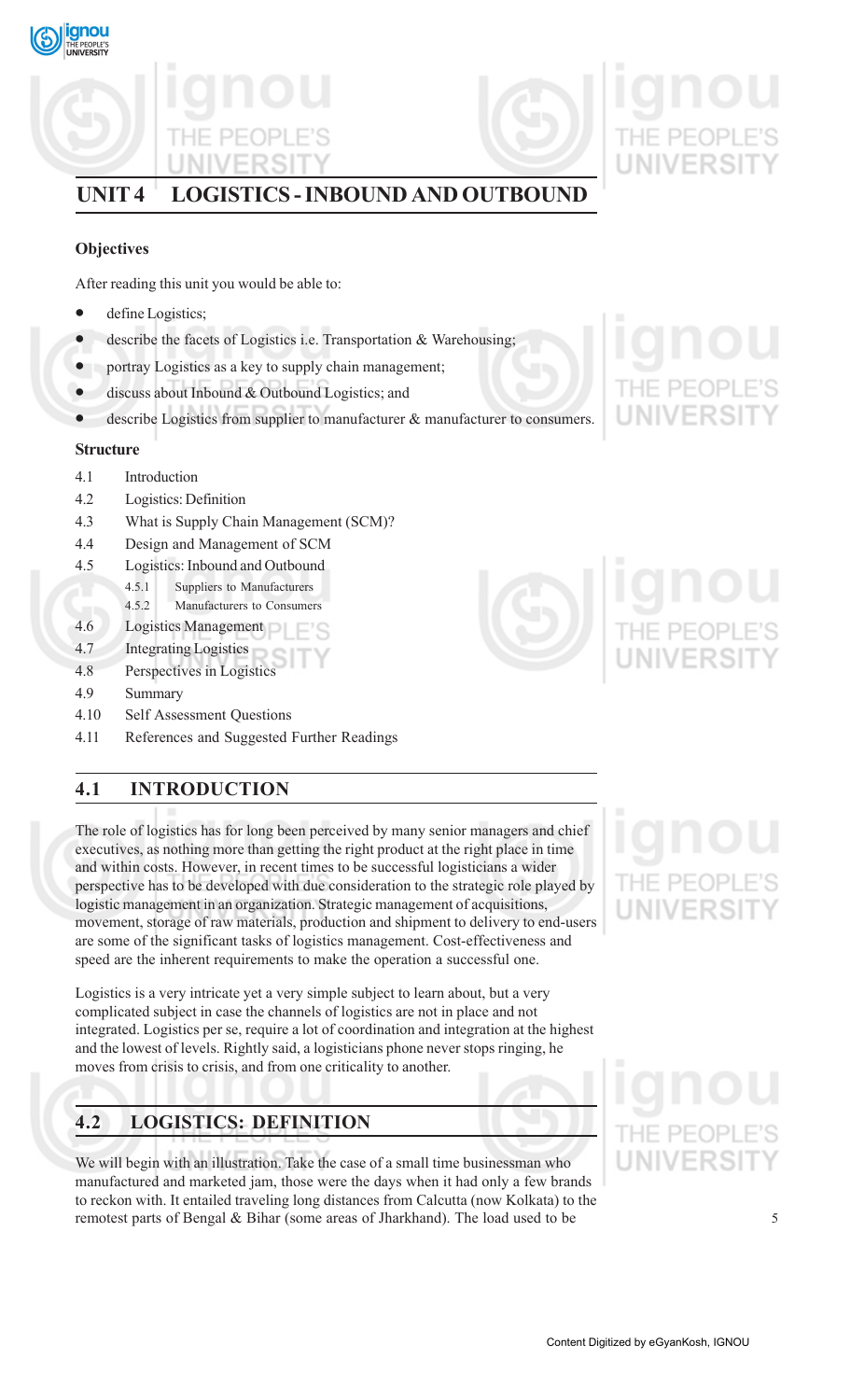

huddled up at the rear (body of the vehicle) neatly packed in bright colored cardboard packages. The manufacturer processed the guavas/mangoes/pine-apple etc into a jelly like substance, bottled them carefully under his eyes, sealed them with molten wax (that was the practice those days), labeled them, packed them into neat containers careful enough to prevent breakages, marked them for the consignor and dispatched them to their destination. The surplus were sent to a badly lit room and stacked neatly by placing bricks under the packages to prevent against damp. You must have observed how meticulous he was and so concerned about his products.

One must admit here that one learn logistics in a very practical way. Right from the time you used your tri-cycle to lug the loads your friends carried. When you played as children, unknowingly, stacking your belongings neatly and carefully, inadvertently, and later delivered them to another friend and took a few marbles in return of those proud possessions. Till date one is doing almost the same thing; mobilizing men, material, equipment and supplies over long distances across the length and breadth of this country, and stocking them for a further use. That is what is logistics in short.

Coming to the proper definition, the term logistics could be used to cover all aspects of movement, storages of material and to deliver the material to the user. For a manager the definition would mean involving movement of goods both in the inbound and outbound sides. It is responsible for both incoming goods and distribution of goods to the next member of the supply chain and to the end consumer per se. In almost all cases, the logisticians design and manage the company's distribution system, which consists of warehouses, distribution points and transport systems. Logistics can play a major role in shaping and determining the nature of the overall corporate response to exploit market opportunities (Deshmukh & Mohanty, 2004). Marketing forecasts precede exploration of market opportunities, since, overall potential of the market, customer profiles, price/volume combinations and resellers profile is to be identified before the best suited infrastructure is utilized to maximize the opportunities available. A logistic activity enables a broader view that has to be undertaken on how the available opportunity can at best be approached. This would further enable the management to review the number of production options available whether it is manufacturing of components, assembly operations or a combination approach. The important characteristics of this decision process concern the relationship between fixed and variable costs ab-initio and also through the product life cycle. This will require a view of the markets, the response of the product competitors and an assessment of market risk.

Logistics can make or break a company. How? Once a logistics decision is taken, the implications of that will be, high level of services in terms of product availability and delivery. Failure of logistics will affect your company repute and overall affect the market share. Therefore, in a nutshell one has to understand the importance of logistics and its related decision, since it's the key to effective supply chain management, and also the first step towards building a strong market position.

Let us see this through an illustration fig 4.1:

Once you have generally understood the basics of logistics we can now inch forward to the intricacies involved in making this logistics happen and what helps in a successful logistics activity. Like in the army it is said that no war can be won without the foresight and planning of an expert logisticians. A soldier can fight a battle in the adverse of conditions, only when, the logistician ensures timely supply of stores, ration and ammunition in all weather and terrain conditions. The two major aspects of logistics are transporting and warehousing, without which logistics is seriously affected.







6

Content Digitized by eGyanKosh, IGNOU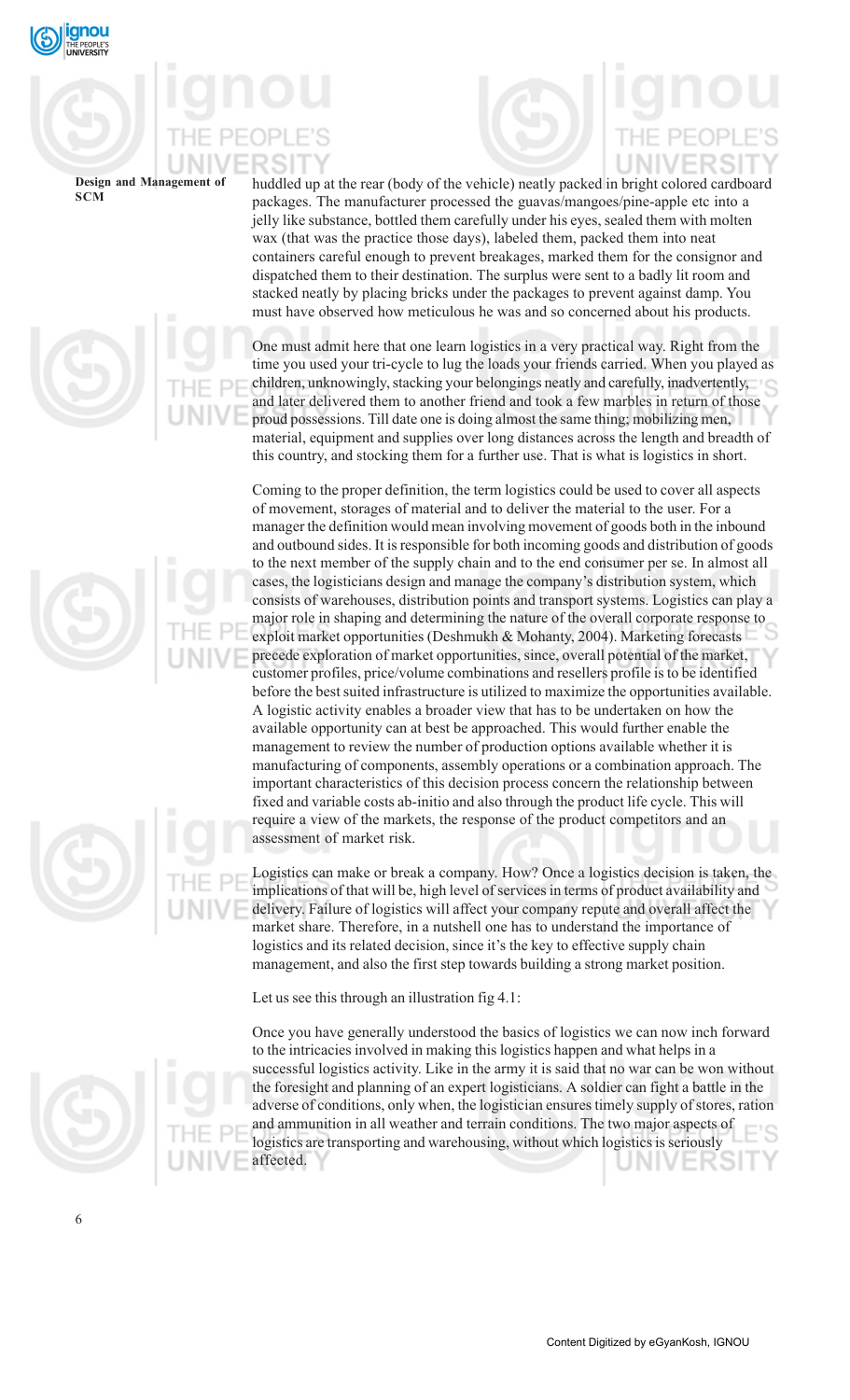

**Fig 4.1: Basic Block Diagram to Understand Logistics**

# **Transportation**

Transportation happens to be the most fundamental part of strategic logistic management. Transport costs include all costs associated with movement of products from one location to another. The average transport costs ranges from 5 to 6% of the recommended retail price of the product.

Transportation is the movement of products, materials and services from one area to another, both inbound and outbound. It can also be said as movement from one node of the supply chain to the other. As Deshmukh and Mohanty (2004) says, " by providing for the swift and uninterrupted flow of products back and forth through the chain, transportation provides a sort of lubrication to run the chain smoothly. It also permits deeper penetration of newer markets far from the point of production."1 Therefore, in order to effectively manage this transportation system the first step would be to establish a cost effective transportation mode. In other words highest customer service in lowest price, leads to company growth (Fig 4.2).



<sup>1</sup> Mohanty & Deshmukh in Essentials of Supply chain Management, chapter 7, pp. 118-119.

THE PEOP **UNIVERSI**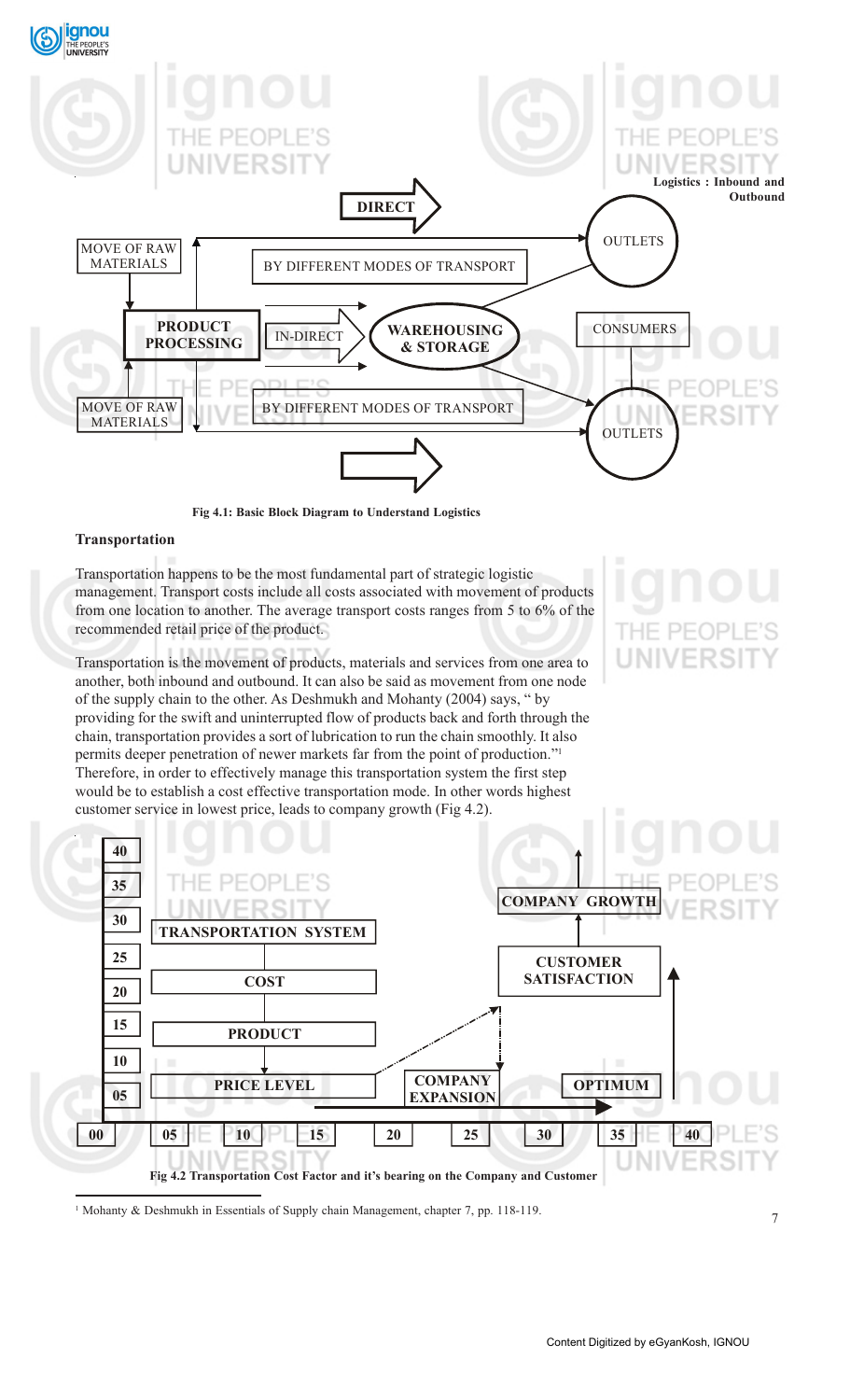

Where, numerical 40 is a variable factor representing the optimum level in terms of costs  $\&$  growth in X  $\&$  Y axis. With the transportation costs coming down from 40 to 30 the product costs lowers to even between 10 and 5, which is directly proportional to the customer satisfaction, which rises to 30 to 35 and affects company growth to 40.

Transportation system has a strategic bearing on operation of a company. Therefore, failure to identify the best transportation mode can directly affect the growth of a company. Higher transport costs will raise prices, which will directly affect the customer satisfaction in a negative way. The three factors as mentioned by Gattoma & Walters required to consider are:

- Customer
- **Environment**
- Product & company.

Organization, which involves physical movement of goods require transport services that varies from mode to mode. The best suitable mode is required to be identified depending upon the nature of product that has to be moved.Therefore, in order to identify the right transport system the following have to be considered:

- Impact of the transport system on the supply chain.
- Factors that determine the choice of transport mode.
	- Who are the customers to your product per se?
		- What are the environmental factors?
		- What is the product?
		- What is your company profile?
- Feedback and reporting both from within and the environment on the choice of transport, and rectify in case you went wrong the first time.
- Your foresight, flexibility & integration of available resources in planning stage will be one of the crucial factors that will dictate the choice of transport.

Next we have to see as to what are the considerations that influence transportation?<sup>2</sup>

# **Considerations Influencing Transportation**

• **Customer Communications:** in order to obviate delays in transportation and handling of logistics both the suppliers and distributors are relying more and more on electronic transfer systems, IT & the internet. This will help in considerable reduction in time delays and effect better cooperation between the chains.

**Market Coverage:** transportation costs influence the size of markets covered in a big way. The characteristics are: costs, flexibility, reliability and availability. The product per se will influence the economics of the decision. A low volume and high value product will be able to support higher costs, which means extended delivery distances and increase in delivery frequency.

• **Sourcing Decisions:** the geographical dimension of the source markets can be influenced by low cost transportation system, i.e. 'reliable bulk freight services could extend the source markets,' says Mohanty & Deshmukh. Companies therefore have to consider a trade off between price  $\&$  quality and the costs involved in delivering to the processing point, i.e. volume & cost of transportation.

2 Mohanty & Deshmukh in Essentials of SCM, chapter on Transportation in SCM, pp. 119-121.



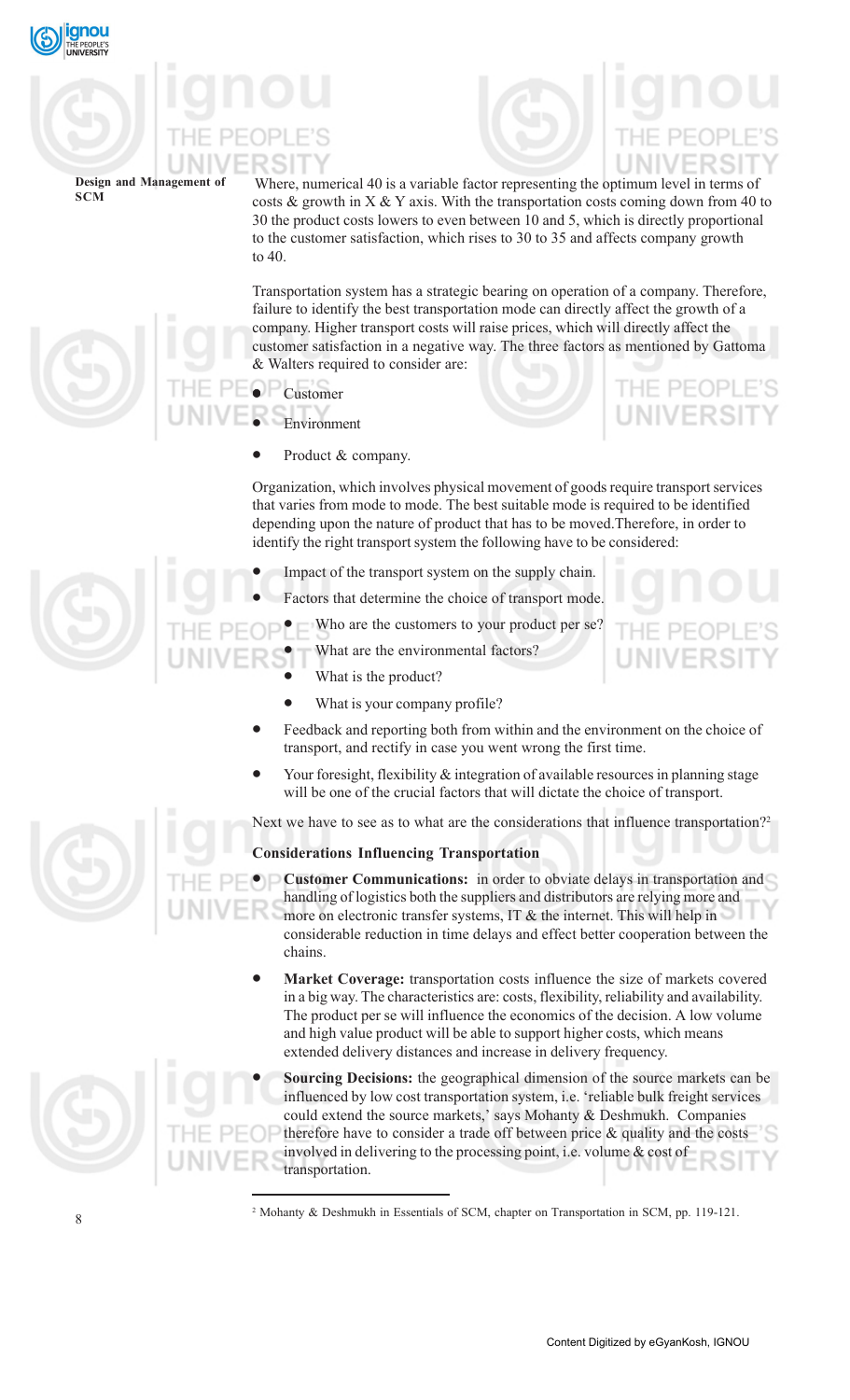

- **Manufacturing Operations:** cost of transporting has a direct bearing on the location of the manufacturing market center. That is why, extraction based units are close to the source of raw materials and the products related to customer satisfaction are closer home, i.e. near to the customer hub center.
- **Pricing Decision:** transportation happens to be the important component of product costs. Therefore, selection of the appropriate transportation mode will have a direct bearing on the product costs per se, with more relevance to exports. Increase in transportation costs increases the product pricing.
- **Customer Service Decisions:** both customer service policy and transportation decisions go hand in hand and hence one cannot be considered in isolation of the other. Moreover, the type of market will also dictate the decision and will vary considerably. Therefore, its pertinent to overrule the cost factor while servicing the medical customers, since speed is more important than cost in selecting the transport mode.

# **An Effective Selection System**

qnou

Transport selection can effectively be resolved by adhering to the five stages of selection framework:<sup>3</sup>

- Stage I: identification of those factors affecting the choice of transport selection.
- Stage II: categorize the significant factors and identify the potential risks.
- Stage III: determination of the distribution network depending upon the number and size of the depots.
- Stage IV: application of matrix analysis for selecting the right transport.
- Stage V: measure and monitor costs continuously.

# **A Decision Framework**

Determining an organization's transport requirement will be based on the following underlying considerations:

- The available depots, their sizes including movement requirements of raw materials to manufacturing units and finished products to the warehouses and on to the consumers.
- The best choice of mode available depending on the distance involved.
- Product characteristics that will further dictate the type of transport mode to be employed. NIVERSIT
- The choice of equipment in terms of type of transport for each requirement.
- The financial option that could be employed in terms of individual type of equipment.
- The operation needs in terms of usage of the equipment for maximum utilization and minimum operational costs.

From the above its evident that transportation is one of the important facets of logistics and equally important in the process of SCM, because they impact the customer services and other areas of cost. These decisions are prominent within the purview of company logistics decisions due to the factor of trade off potential that exists between alternative modes of transportation and other logistics functions within the firm. Therefore, an understanding of costs and benefits of alternative transport modes, together with an in-depth evaluation of overall corporate implications is mandatory. Transportation costs will always have a direct bearing on the product

3 Deshmukh & Mohanty in Essentials of SCM, pp130-131.

**Logistics : Inbound and Outbound**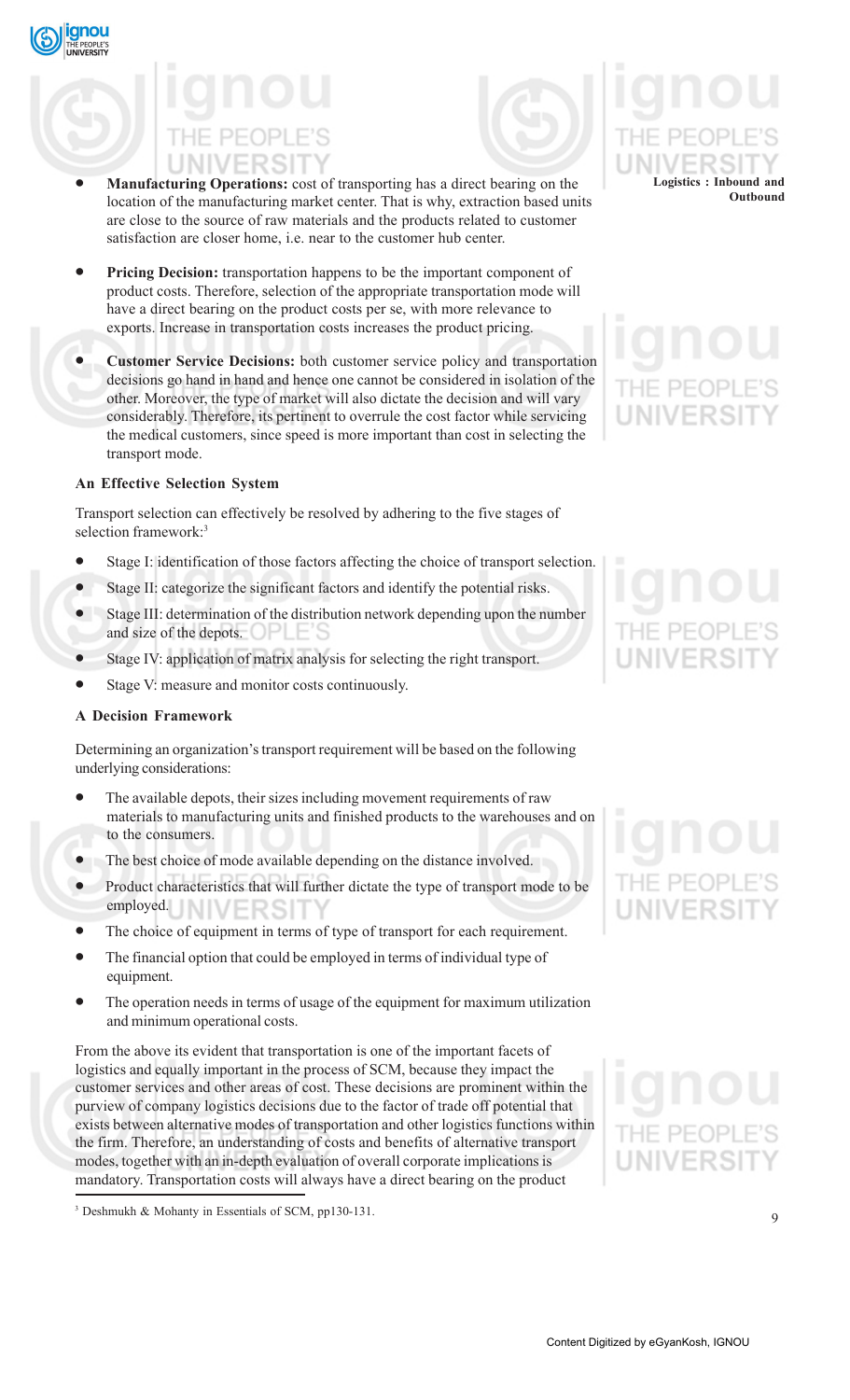

costs, i.e. increased transport costs will have risen prices and vice versa. Therefore, appropriate selection of the right transport mode is necessary for optimum customer satisfaction and for a balanced logistics system of the firm.

**Warehousing:** This happens to be the other important facet of logistics chain and works side-by-side with transportation. It is that segment of logistics function that deals with storage and handling of inventories starting from supplier receipt to consumption point. The management of this includes the maintenance of accurate and timely information relating to inventory status, location and disbursement. Factors influencing the warehousing decisions are:

Type of distribution.

- Value of the firm.
- Quantity and potential for obsolescence.
- Competitiveness.
- Economic condition.

Warehousing perform a variety of roles as mentioned below:

- Material handling. It consists of receiving, storing and shipping.
- Storage. This maximizes customer services by improving product and location positioning.
- Transfer of information. This ensures timely and accurate information on
	- inventory status, space utilization, equipment and manpower availability and transport capacity.

In order to develop an effective warehousing strategy the following areas have to be addressed:

- Documentation of existing warehouses operations.
- Documentation of the storage facilities and put forth requirements over the planning horizon.
- Identify the shortfalls within the warehouses that are available including the deficiencies.
- Alternate warehousing plans to meet contingencies in strategy.
- Selection of the best alternative.
- Update the warehouse strategic plan.

With that as a backdrop to our study let us see the design and management of Supply Chain Management, since logistics happens to be the key of SCM.

# **4.3 WHAT IS SUPPLY CHAIN MANAGEMENT (SCM)?**



A simple definition would be; an integrated, synchronized and a closely knitted chain which links all the supply interacting organization in a two way communication system in order to maintain a high quality of inventory in the most effective manner. Managers at all levels should understand this, since this is related closely to worldclass supply management. It can also be defined as:

• An integrated system that helps in managing the flow of distribution channel from supplier to the consumers.

SCM is a systematic method designed to manage the flow of information, materials and services both inbound and outbound, i.e. from the supplier to manufacturer to the end customers.

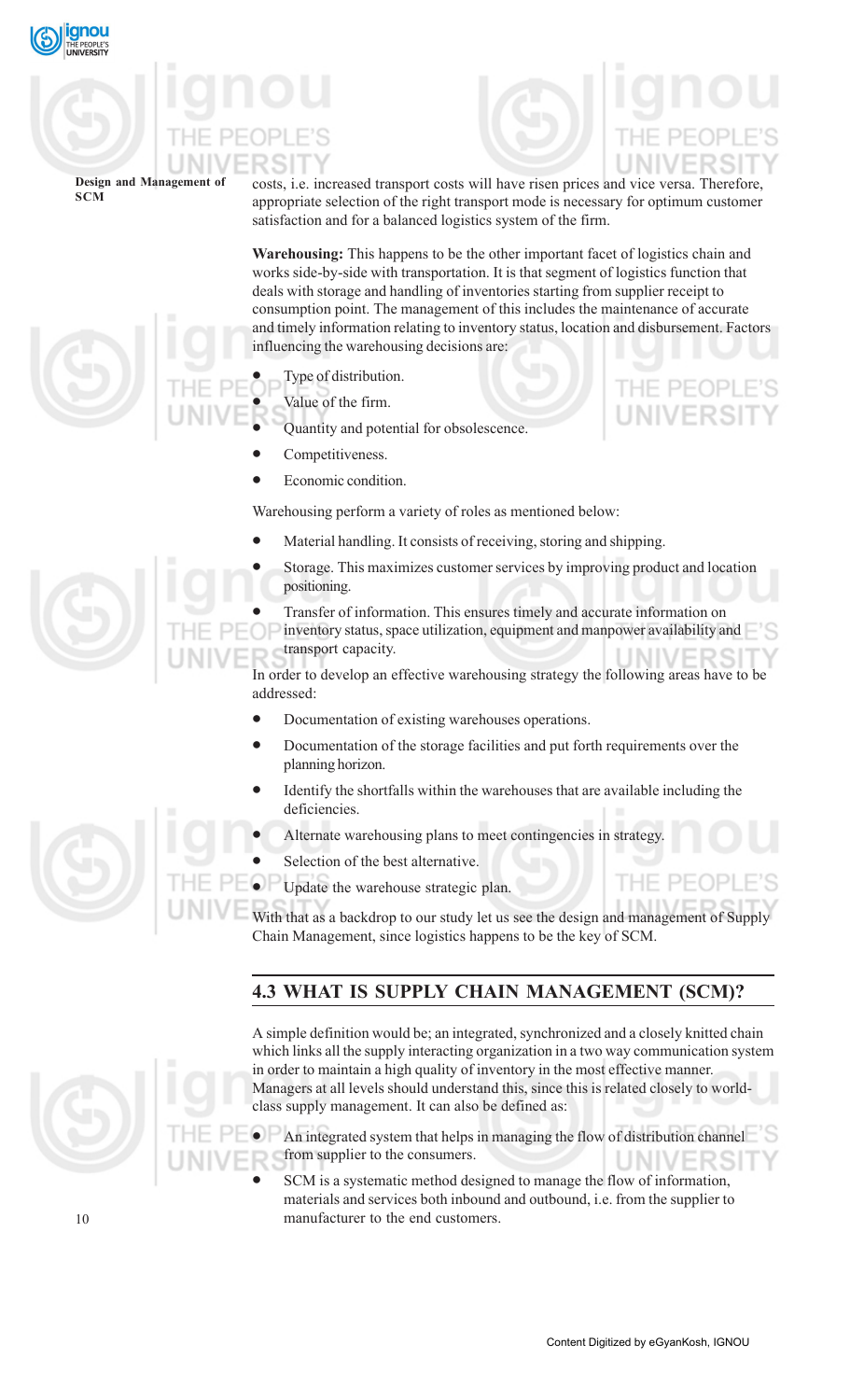- It's a strategic coordination of all the related business functions within a particular firm and across businesses within the supply chain, in order to improve performance of the individual companies and of the supply chain.
- It is associated with all the activities encompassing the upward and downward movement of goods and materials from the nascent stage to the production stage and to the consumer. SCM is integrating these activities under one control for better management and for attaining substantial and sustainable advantage. It can be better achieved through better coordination and relationship.
- It's a concerted effort of all in the channel to develop, design, manage and implement value added services towards ultimate customer satisfaction. Integrating men, technology, information, finances and material under one roof is the ultimate aim of this SCM system.

These varied definitions placed above are to guide you to understand the concept of SCM better and can be used as per individual perception. The common factor to all this is one has to go beyond the realms of traditional functioning to include and integrate external entities to include customers and suppliers.

For better assimilation let us put it across this way.

# **The Chocolate Way**

ignou

You manufacture a particular brand of chocolate, a popular one with all age groups. Now, in order to make your product responsive and hold fast into the competitive market you got to maintain a close link with suppliers who will provide the best milk

# **Logistics : Inbound and Outbound**

# IF PFOP **UNIVERSIT**



**Fig. 4.3 : A Layout of An Ideal Processing Unit Explaining the Supply Chain**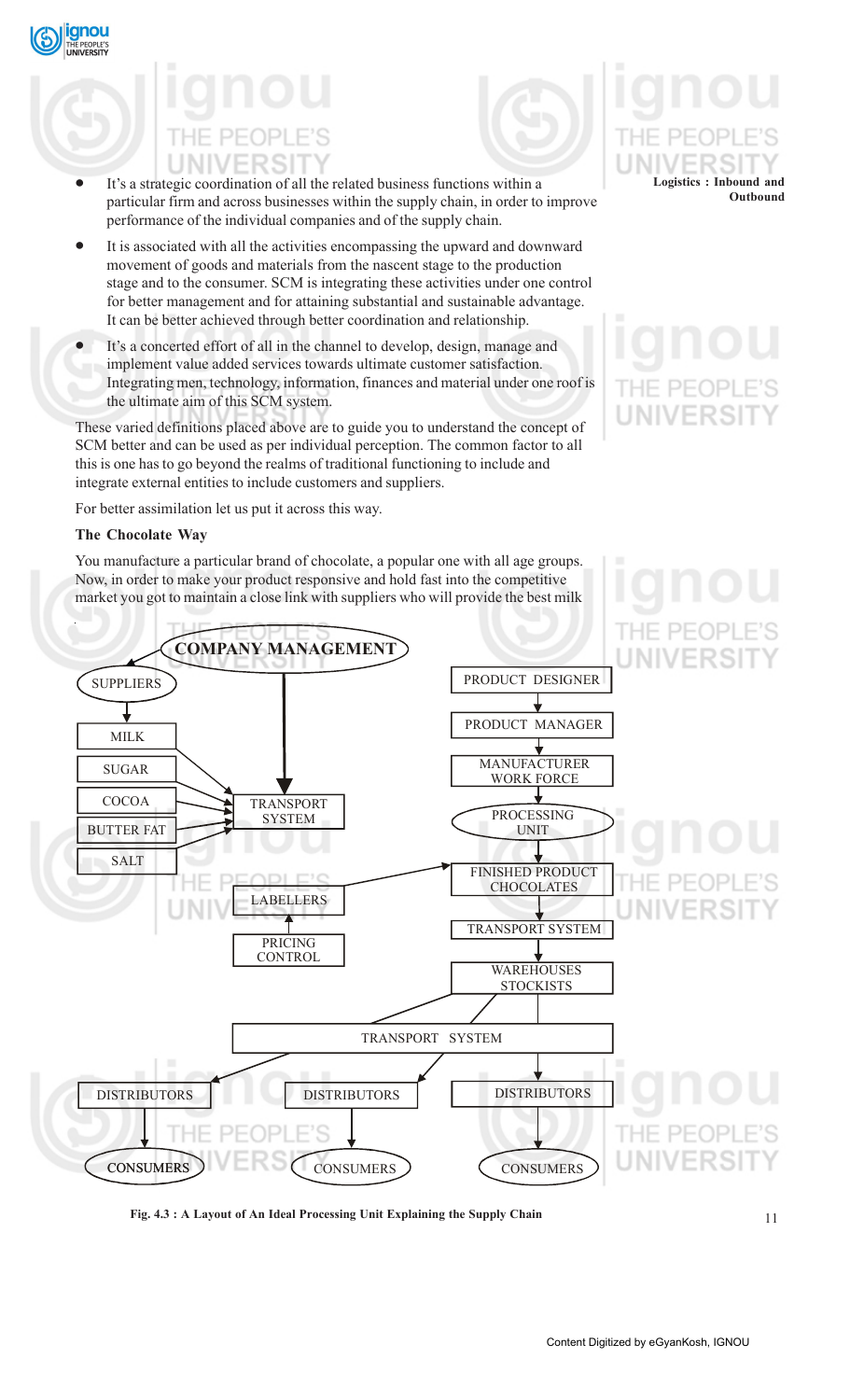

# for your money, the best coca powder for the flavor, an efficient product manager

**Design and Management of SCM**

with an equally trained staff who will design and manufacture what the market requires, an effective marketing system and above all the vendor who will carry it and distribute it to my consumers. This is your supply chain and managing this to maintain a high quality at all times is called the supply chain management.

It is a linkage, so designed, that one cannot function with out the other and all have to function in close unison and you, as the entrepreneur has to ensure this. It involves a well conceived strategic planning and long-term tactical orientation, and there is a world of difference between practicing and preaching.

A few flow diagrams have been placed for your better understanding. Once you have understood this part of the unit the associated and related matters to supply chain will follow suit, (figure 4.3).

# **Activity 1**

Visit a nearby industry and understand the SCM system being followed in that organization and co-relate the same with what you have learnt theoretically*.*

*..............................................................................................................................*

*.............................................................................................................................. .............................................................................................................................. .............................................................................................................................. .............................................................................................................................. ..............................................................................................................................*

# **4.4 DESIGN AND MANAGEMENT OF SCM**



Internal functions and external suppliers constitute a company's supply system, which are involved in identification and fulfillment of requirement for equipment, materials and key services in an optimized manner. Supply management is the foundation to successful supply chain management. It can create a tremendous impact on any company's bottom line more than any other business function. In case the supply chain is not positively been addressed there is bound to be problems in the firm. Integration of these services and managing them under one head is therefore the key to an effective supply chain system in the organization.

The principle phases of supply chain management are:

- What are the requirements and its generation?
- **Sourcing**
- Pricing
- Post-award activities



These phases are all interrelated and interdependent and cannot function in isolation. The generation of requirement phase is the most important of all the phases, since; almost 85% of the cost of materials, services and equipment is designed during this phase. However, the irony is that supply management is not a contributor to this phase in particular but assumes greater role for the next three phases, i.e. sourcing, pricing and post award activities<sup>4</sup>.

<sup>1</sup> World Class Supply management by Burt, Dobler & Starling Tata Mc Graw-Hill page 2.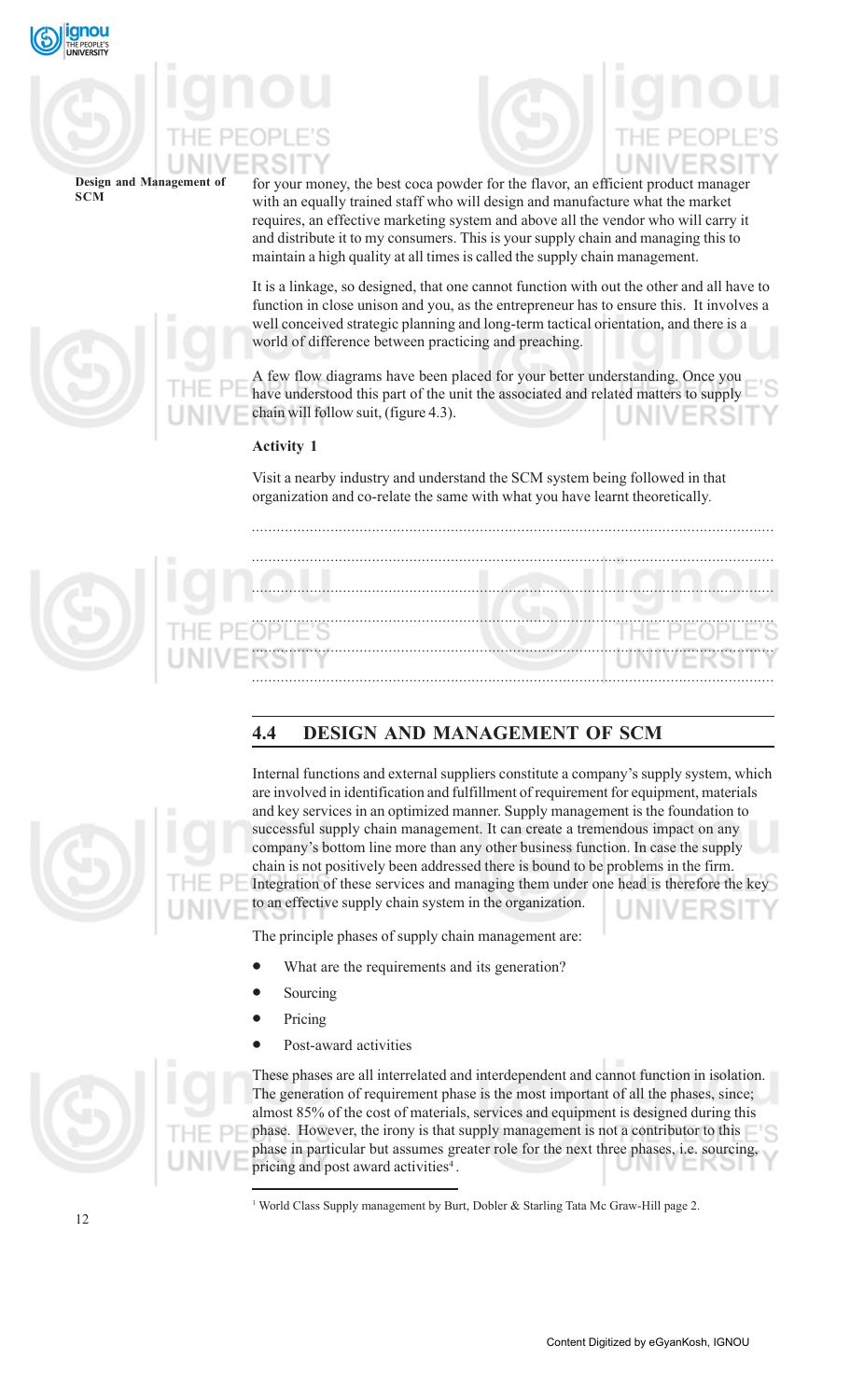



Let us now see the four phases of supply management and how best can this be obtained by interfacing each one of them with the other.

## **Generation of Requirements**

As an entrepreneur what is your requirement, and how do you get them? It is a question that is continuously lingering in the minds of all managers involved with this. It is a critical activity that terminates in identifying the right and the best material along with development of specifications and statements of work that describe these requirements. The exodus of materials, services and equipments are 'designed in' during this particular phase<sup>5</sup>, to the tune of almost 85%. Therefore in order to ensure appropriate consideration to the services, raw materials and costs per se, supply management should be involved right from the word go during generation of requirement phase.

## **Sourcing**

When one decides to go shopping just try and visualize what all plays up in one's mind? Say, you have to buy a Music System for example. Then what? The mental appreciation quickly says thems following:

- Budget: How much money can you spend on a system?
- Brand: Which is the best brand available in the market for the budget you have?
- Availability: Is it readily available too?
- Services: In case it is available how are its after sales services?
- Final selection: What is the best that suits all the above?

That is exactly the appreciation one got to do before sourcing. Identifying and selection of the best supplier available in the market, whose costs, materials, dependability, quality and services suits the manufacturers requirements. Sourcing is development of a supply alliance, and it is an activity by itself.<sup>6</sup>

## **Pricing**

It's a two way traffic aimed both at the supplier and the manufacturer. It's done in such a way that it benefits the supplier for its effort and also results in lowest cost for the firm who buys the supplies. Keeping in mind inflationary trends, pricing forms part of the on-going process in supply management with inbuilt negotiations, to arrive at the best deal possible. If the supplies are costly the price of the commodity also rises. Therefore, in order to strike a balance the job of supply management is to continuously monitor this aspect so as to keep the prices from rising. For example, when the prices of diesel goes up, the transportation cost increases leading to increase in prices of supply. Foresight and planning on the part of the manufacturer plays a leading role in assessing and reacting to such eventualities in a big way.

## **Post pricing**

This is another important phase which ensures that the firm receives what it demanded, and that too timely. It also ensures that the prices are in check and that quality is being maintained. This also includes supplier developments, criticalities management, technical assistance and management of the complete contract.

That is what are the principal phases of supply chain management (SCM). All the sub phases are inter-related and managed under one head the SCM systems. Let us see this more closely with this block diagram.

**Logistics : Inbound and**

**Outbound**

# **NIVERSI**

<sup>&</sup>lt;sup>5</sup> "Manufacturing by Design" by D Whitney, Harvard Business Review, July 1988, pp. 83-91

<sup>&</sup>lt;sup>6</sup> 'The Foundation', chapter 1 of WCSM, by Burt, pp. 16.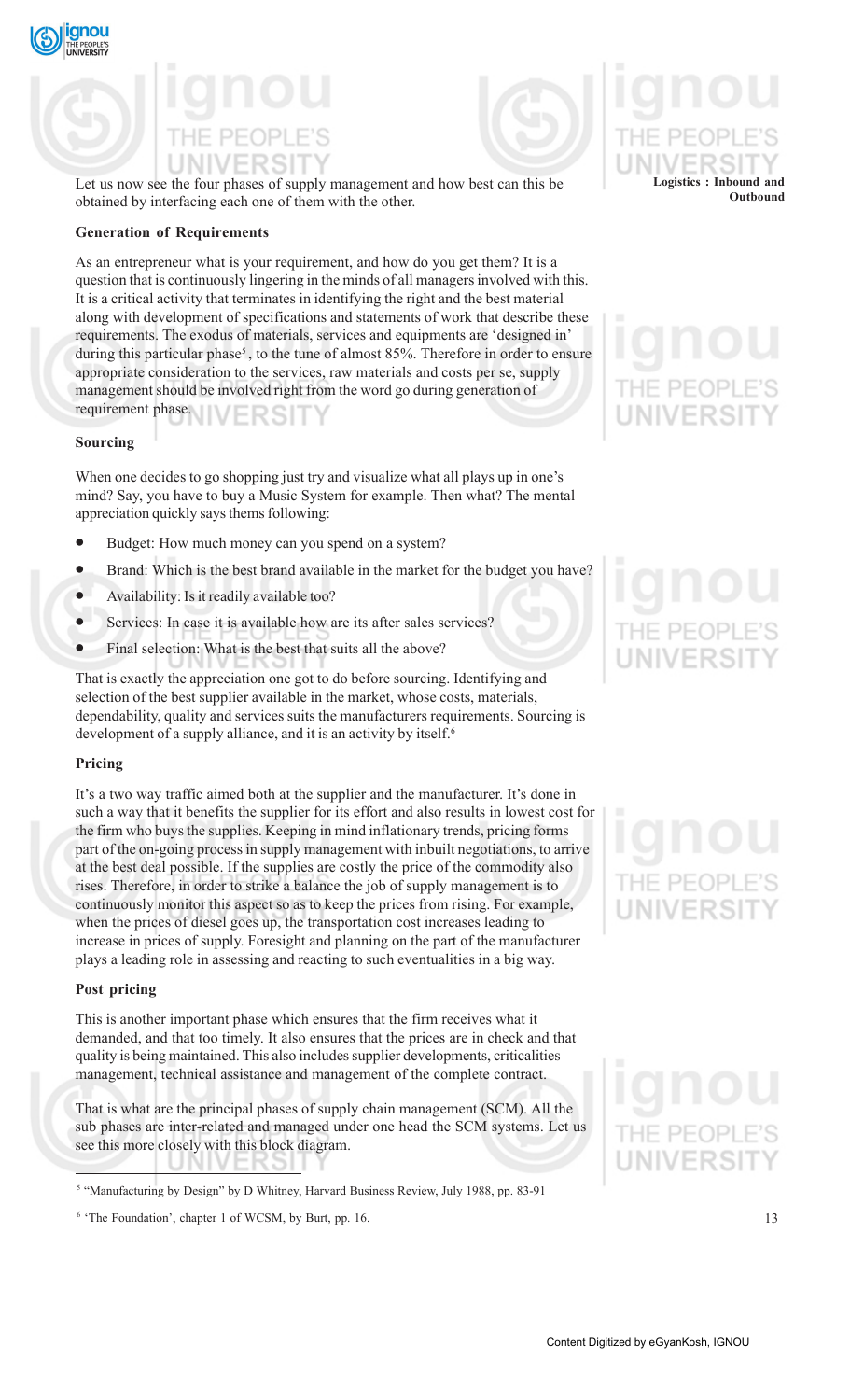

Let us now take a closer look at the logistics both inbound and outbound. Let me tell you this is the most intricate part of the system of SCM. If your goods don't reach in time and they are of inferior quality you as an entrepreneur earn a bad name too. So why give the consumer a chance? Plan it in a way that you ensure both quality and quantity in a reasonable time frame. Take for example 7 days trucker's strike in 2004. It was bad for economy of the country and above all worse for those manufacturer's who couldn't deliver goods on time. A strike or a *bandh* as we call it in India is a happy situation for the fleet owners but a bad time for the drivers, mill owners, small timers, labourer, suppliers, manufacturers and the consumers. That is the reason contingency planning plays a predominant role in shaping our SCM system. How, let us see. DPI F



# **4.5.1 Suppliers to Manufacturers**

The most complicated, yet, the most important phase in any production is the movement of raw materials from the supply point by the suppliers to the manufacturing unit. Identification of the right type of suppliers is therefore the key to effective SCM system.

Can you envisage the various agencies and steps that are involved in this total system? Let us see them one by one.

- What is the raw material that has to be moved?
- What is the cheapest and the best available with the suppliers?

Where is it available?

- What are the credentials of the supplier?
	- What is the mode of transport being utilized for the move?
	- Is it cost effective?

**JNIVERSIT** 

THE PEOP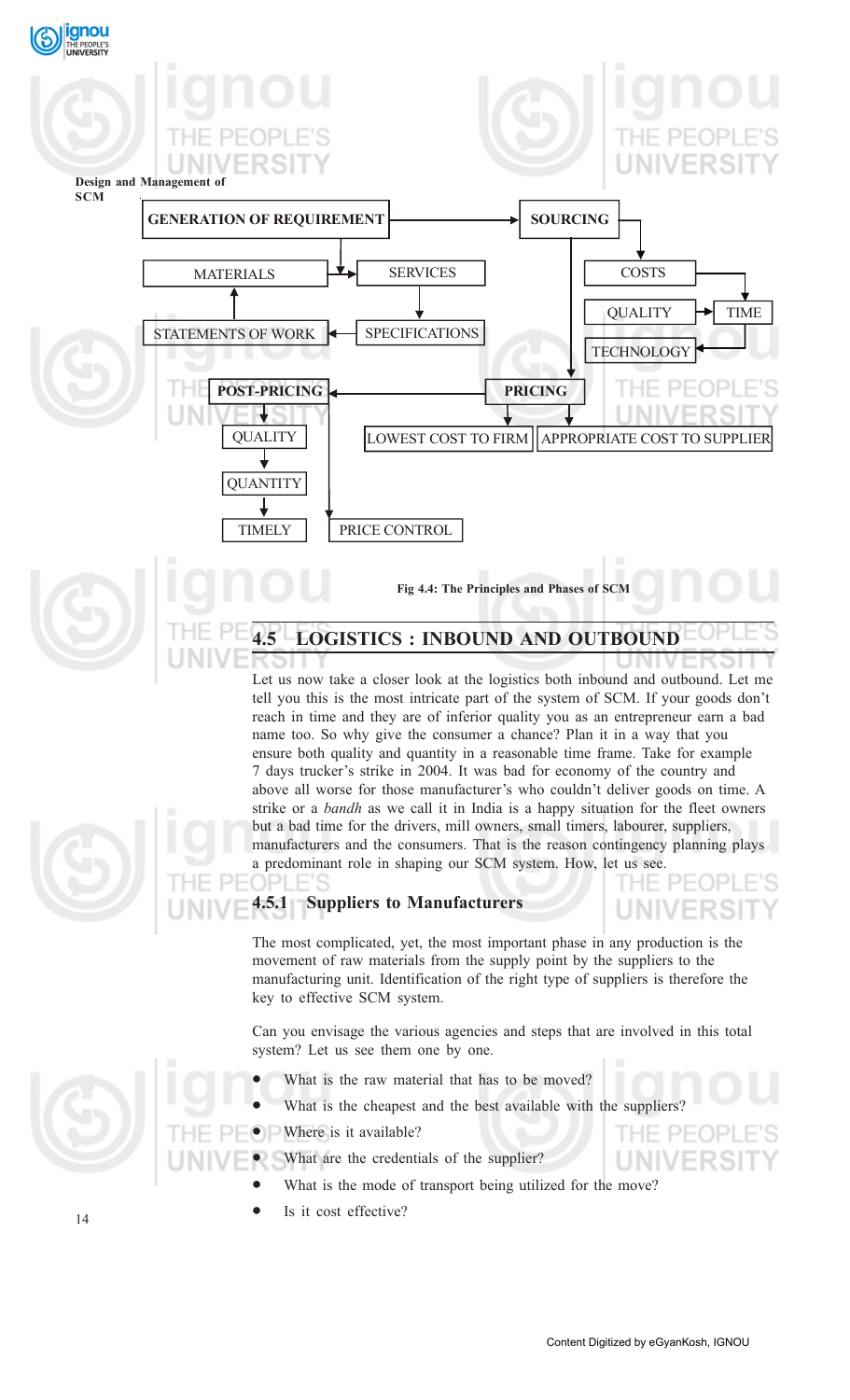



# What is the time factor involved in the movement?

- Does weather and climate play a predominant role in moving the raw material?
- What are the terrain conditions in the areas from where it has to be moved?
- What is the distance involved?
- Is it of acceptable quality?

All these have to be addressed before one plans for movement of these raw materials, that too in great detail. That is what is an effective SCM system to be followed by every firm. Let us see this with an illustration.

# **An Illustration**<br> $N$  |  $V$   $ER$   $S$  |  $T$

A material 'X' has to move from Bihar, which is famous for lot of ores and raw materials responsible in shaping our products. Let me be more specific in saying so. Some minerals from Sasaram have to be moved to Surat in Gujarat for making some product 'Y'. The road distance works out close to approximately 1600 kilometers, quite a lot as per Indian standards. A truck loaded with X leaves Sasaram on D-day (where D is 1). As per Indian road conditions it could take anything between 3 to 4 days for the material to reach. Therefore the total time works out to D+3/D+4, i.e.  $4<sup>th</sup>/5<sup>th</sup>$  day the truck will reach Surat. Unloading time  $\frac{1}{2}$  a day, running time works out to 4  $\frac{1}{2}$  /5  $\frac{1}{2}$  days. Thereafter quality checks and various processes to place these raw materials on the production line will take another 2 days works out to 6  $\frac{1}{2}$  /7  $\frac{1}{2}$  days. Production time of 1 to 2 days depending on the type of product works out to  $7\frac{1}{2}$  / 8  $\frac{1}{2}$  days. Keeping a cushion of 1 day the time taken for the finished product will be anything between 9 to 10 days. That is the planning involved in making a finished product and achieving your target. That is under absolute ideal conditions. India is subjected to numerous disruptions in form of natural calamities, man made obstacles, disasters, accidents and unrest. One has to cater for these criticalities and therefore foresight in planning is must. Suppose there is flood like situation at Sasaram, then what? One has to plan for warehousing near Surat where certain stocks catering to these kinds of contingencies have to be catered for, ab-initio. Like floods there could be strikes and bandh too. These are the gray areas that have to be addressed in totality, apart from the fact that the vehicle could also break down en-route. There could be a number of examples related to movement of stocks and supplies, be it rail, water, road or air. All have their complexities and peculiarities, but the underlying basics are the same one has to plan ahead come what may, to avoid irregularities.

| THE PEOPLE'S<br>UNIVERSITY |  |  |  |
|----------------------------|--|--|--|
|                            |  |  |  |
|                            |  |  |  |

**Logistics : Inbound and**

**Outbound**

| <b>Criticalities</b>       | <b>Mountains</b>                              | <b>Plains</b>                                      | <b>Desert</b>                                            | <b>Link Roads</b>                                                       |
|----------------------------|-----------------------------------------------|----------------------------------------------------|----------------------------------------------------------|-------------------------------------------------------------------------|
| Going<br><b>Conditions</b> | Hilly roads,<br>Bends & Zigs                  | Smooth Going,<br>Faster mode                       | A mix of good and<br>bad going                           | Rough and slow                                                          |
| <b>Time Factor</b>         | Slow                                          | Fastest                                            | Medium                                                   | Very slow                                                               |
| <b>Prone To</b>            | Severe<br>accidents.<br>Losses in<br>supplies | Lesser<br>magnitude, but<br>Cannot be ruled<br>out | Rare but at times<br>over speeding results<br>In damages | Loots, bandh and<br>Strike, Accidents<br>Related to<br>population       |
| Repair &<br>Recovery       | Difficult.<br>Frequent<br>breakdown           | Available in<br>plenty                             | Repair facility<br>restricted to<br>highways only        | Rare, prone to<br>severe breakdowns                                     |
| <b>Calamities</b>          | Road Blocks,<br>Slides, Flash<br>Floods       | Floods, bandhs,<br>riots & strikes                 | Very rare, since<br>population centers<br>are far apart  | Frequent<br>disruptions owing<br>to congestion of<br>population centers |

# **Table 4.1: Terrain-wise Criticalities**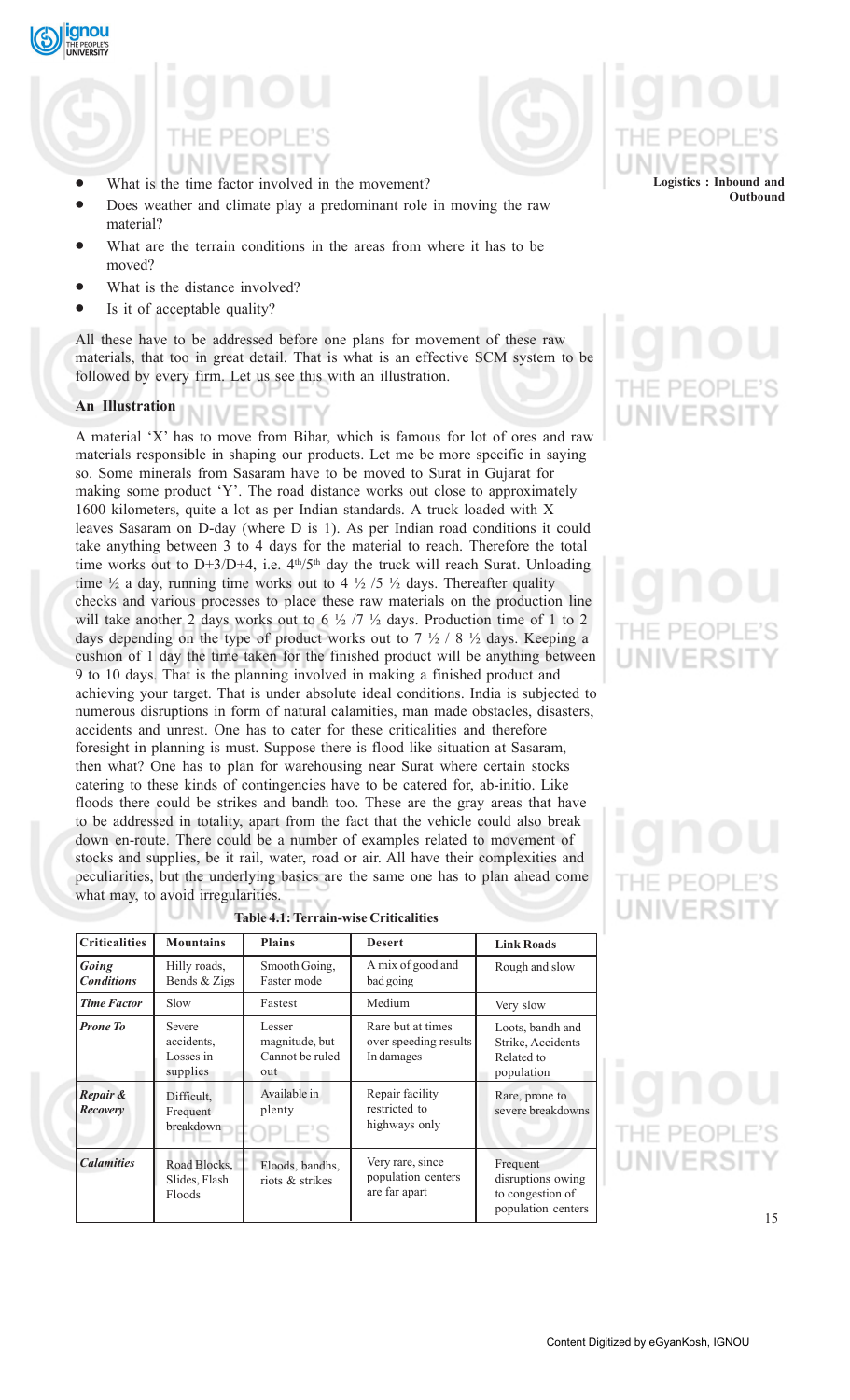

Movement of supplies from suppliers to manufacturers differs from place to place. Terrain plays a predominant role in this aspect and you have to realize this point. In mountains the criticalities are far too many and you can understand the aforesaid through this chart in a better way.

From the above it's evident that criticalities in any form disrupts movement in a big way irrespective of the terrain but you got to plan your time schedule depending on the terrain on which your supplies are moving. Therefore, knowledge on these areas is very important so that the suppliers cannot take you for granted on these counts. Studies on geography and layout of an area of responsibility and related aspects are therefore important for a manager dealing with logistics.

**Activity 2**

THE PEOPI

Study the aspects of terrain and its implications on logistics management. Visit a few places in the hilly and mountainous terrain and understand the implication of these areas on logistics management.

..............................................................................................................................

..............................................................................................................................

..............................................................................................................................

..............................................................................................................................

# **Differences in Urban and Rural Areas**

India is one such country, which enjoys a rare mix of both urban and rural pockets at regular intervals. Rural areas require tremendous amount of logistics supply and coordination to make the SCM system effective. That is the lay of Indian society and hence one has to understand and be live to the problem. Actually most of our supplies move generally from these rural areas and hence you should be aware of these areas in a nutshell. Let us discuss them for a while.

The various criticalities pertaining to logistics in rural areas are:

- Large quantities and more number of collection points.
- Distance between the manufacturers and users are large.
- Materials are bulky, perishable, and expendable and have inferior packaging.

• Certain places have to be communicated through handcarts, tractors, boats, cycles and bullock carts.

- Trips are generally one-way and hence not cost effective.
- Uniformity in work is missing, since; logistics are restricted to peak seasons only.
- A mix of intermediaries and direct delivery.
- Storage, movement and packaging of agro products are difficult and time consuming.

There are many more to this depending upon the nature of terrain and climatic conditions too, but these are the salient ones and you as a manager have to understand this aspect. Trading in rural areas is difficult and risky too.

Storage in rural areas is another criticality due to restriction in storage areas and because the agro produces are seasonal in nature. These are to be consumed round the year, both in season and off-season. Storage starts right from the time the harvest is ready till its distributed to the consumers. The various storage places available are:





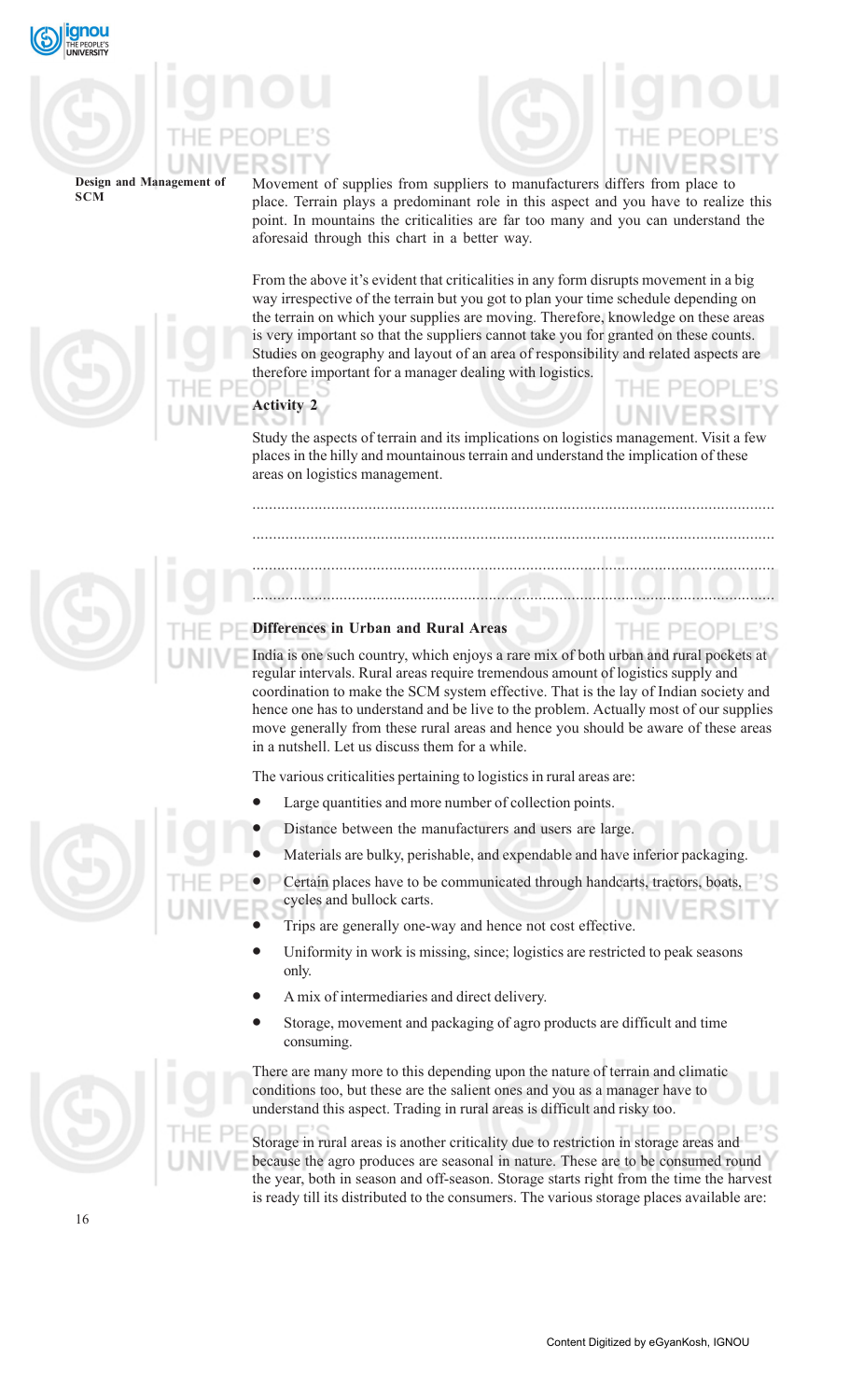

- At the farm itself.
- Village collection centers/collection points.
- With the processor.
- Wholesaler.
- Bins and self-help store rooms under stringent conditions.
- Retailer.
- Market place/selling points.

The shelf life of these items generally the farm produce are very less and hence planned infrastructure has to be developed for proper storage facility like the cold rooms. UNIVERSI

Transport in these areas is still primitive in nature; starting from bullock carts, cycles, hand carts, rickshaw van, boats, animal transport and even stragglers. This is due to bad roads and roads connectivity. India has one of the largest road networks in the world with approximately 2.5 million kilometers of road network. National highway accounts to nearly 5200 km, which is barely 2% of the total roads in the country. Actually movement of goods from rural areas becomes expensive due to its handling costs and number of organizations involved in it. Let us see it with an illustration.



**Logistics : Inbound and**

**Outbound**

# **Activity 3**

As a student of Logistics suggest a few practical viewpoints, which differs urban from rural logistics, both in terms of management and maintenance. Organize a visit to a rural area factory and carry out a feasibility study on how logistics can be improved for better response.

.............................................................................................................................................

**Fig 4.5: Rural Area SCM System**

.............................................................................................................................. .............................................................................................................................. .............................................................................................................................. .............................................................................................................................. .............................................................................................................................. ..............................................................................................................................

**JNIVERSI**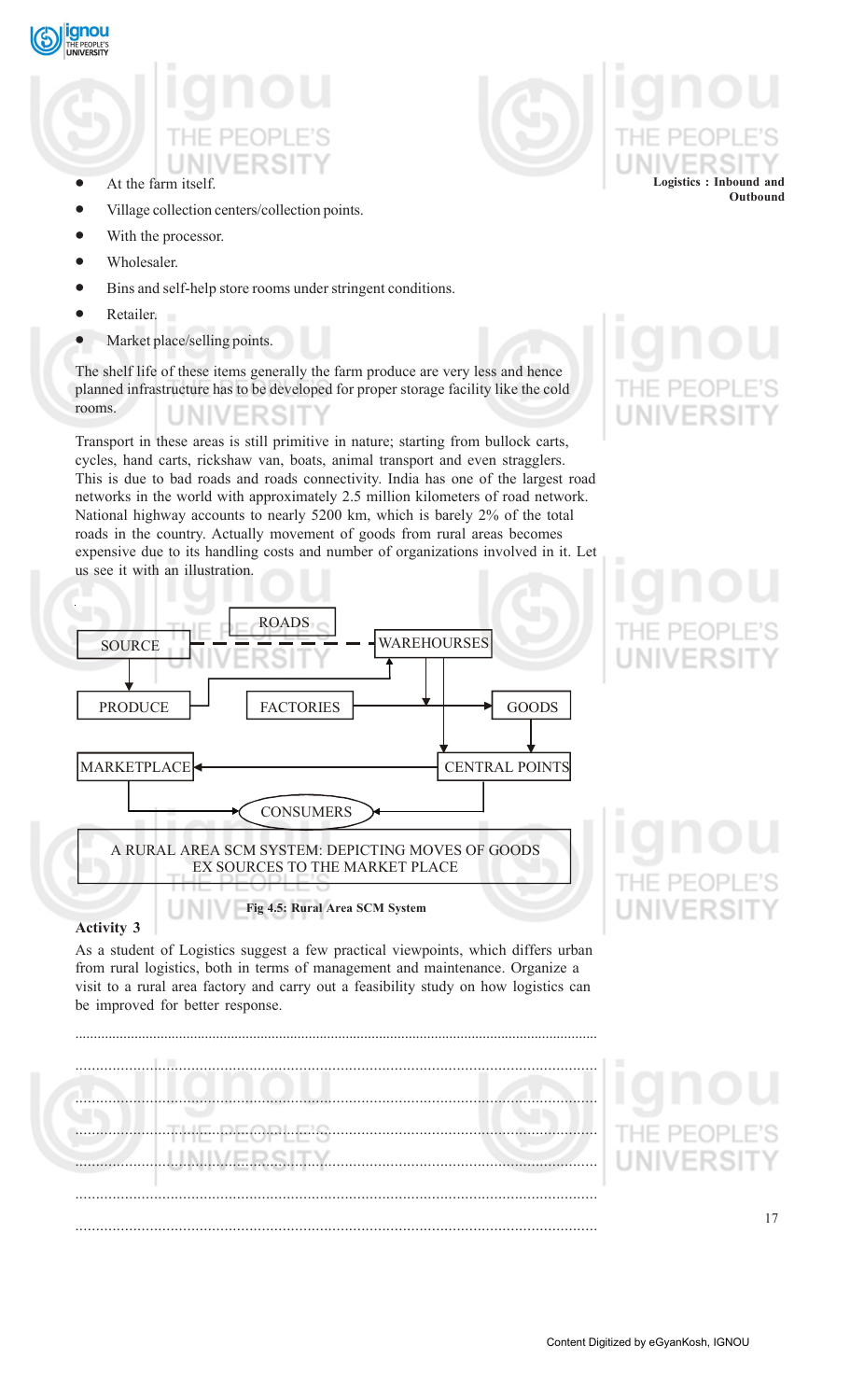





**SCM**

Coming on to urban areas, the process is certainly different since; it doesn't have to go through the exercise of moving through bad roads too often and poor storage system. Things move more systematically and less time consuming, though at times the carriers perforce move through difficult stretches of rural areas, generally a mix of urban and rural areas. What happens in urban areas? Let us see.

- The procurement is done generally closer home and very near to the towns and cities.
- The supplier's job is to supply the goods in the time frame and price that is fixed initially.
- The company management generally contacts the supplier who has nominated go-downs close to the place of manufacture, for better and even time management.
	- Unlike rural areas the suppliers in the fastest mode deliver the material and services in order to save on time; a combination of rail, air and road at places even waterways.
	- Manufacturing takes lesser time in production and distribution thereafter.
	- A better market available to the manufacturer for his goods.

From the above it's evident that a manufacturer in the rural area stands at a disadvantage visa-vie his urban counterpart for the following reasons:

- Movement of raw materials.
- Transport system.
	- Storage facility.
	- Production.
	- Preservation.
	- Distance from source to market area.
	- Availability of market.

In a nutshell the SCM involved in managing a rural enterprise is more cumbersome than the urban one.

# **4.5.2 Manufacturers to Consumers**

Let us now visualize the various stages involved in moving the finished products from the manufacturing units to the consumers. They are:

- Packaging of goods.
- Stocking them in warehouses/containerization.
- Loading into carriers/transportation.
- Delivery to the nearest wholesalers.
- Wholesalers to retailers.
- Retailers to market places/stores.

# To consumers.

These 7 steps are like any of those 7 days. It's difficult to skip one to save on another. Yes, there are direct marketing that the companies are following these days, but they are numbered. But the basic stages of these companies too move through pre-designated franchises and not directly. Hence, the time taken or cost per se generally remain the same.



THE PEOPLE'S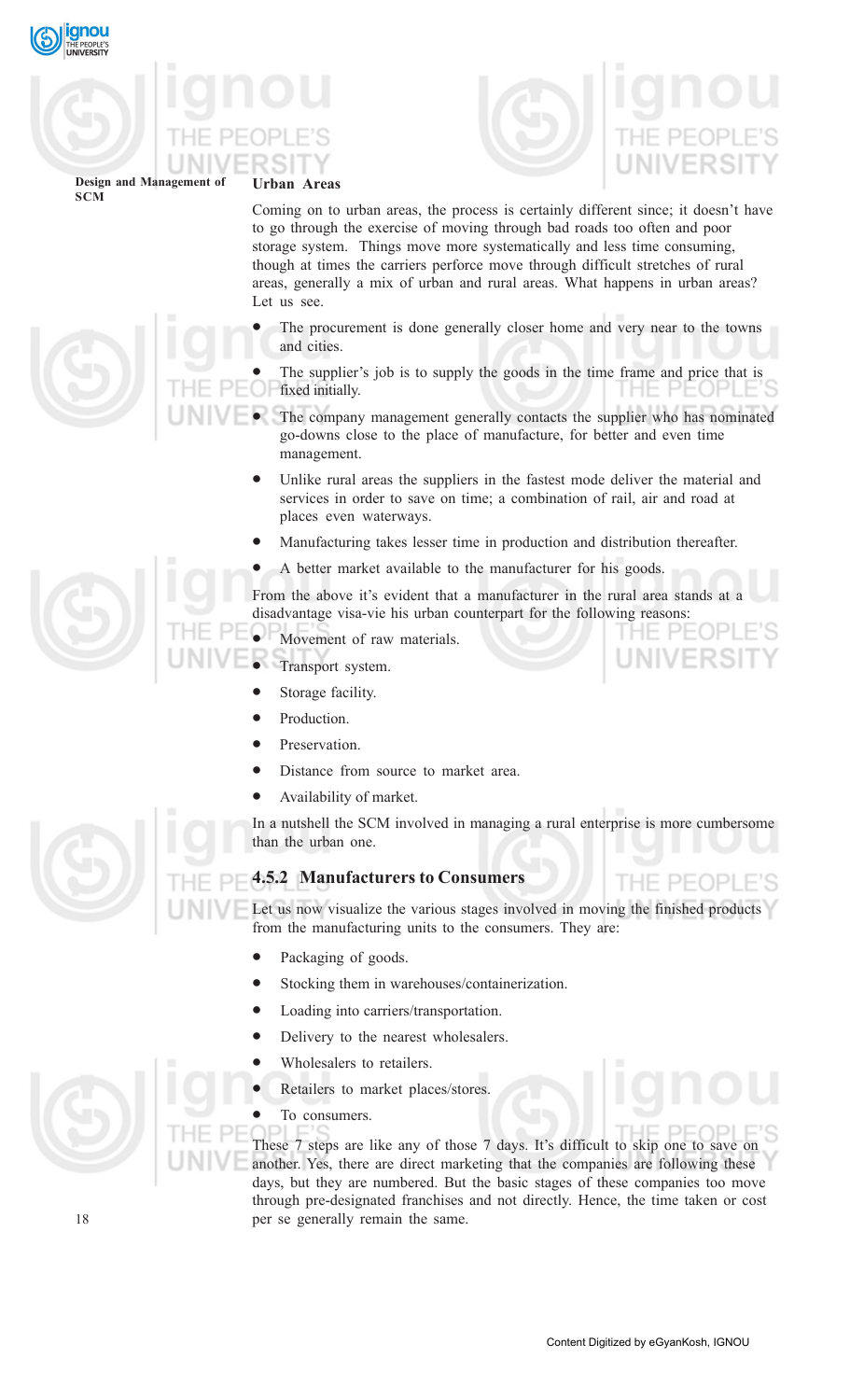

Problems envisaged in movement of products from manufacturing units to consumers are many and can be listed as under:

- Perishable products.
- Losses in transit.
- Accidents and calamities.
- Unavoidable delays in terms of strikes and bandh.
- Labor unrest.
- Rats and rodents.
- Breakages during handling.
- General costing since at times even double handling is involved.

Let us see this with the help of a diagram, (figure 4.6).



From the above it's evident that labor's unrest is generally common in the complete process and an effective SCM in position can only help reducing these miscalculations and criticalities. Natural calamities and strikes do pose a problem for the manufacturer and indirectly increases the cost of items ultimately available to the consumers. What is therefore your ultimate aim in this process of SCM? It's the response of the consumer for whom you made this happen, and side-by-side what is the effect of the problems and criticalities on your product? It affects the costing per se, and this is what is shown in the diagram above (Fig.4.6).

Logistics both inbound and outbound is very intricate in nature. A consumer sitting at the comfort of the room cannot virtually visualize how a packet of toothpaste reaches him every time he uses it. What actually happens on ground can only be realized by him who makes it happen that way. Once you start thinking on it the various questions that arise are:

**Logistics : Inbound and**

**Outbound**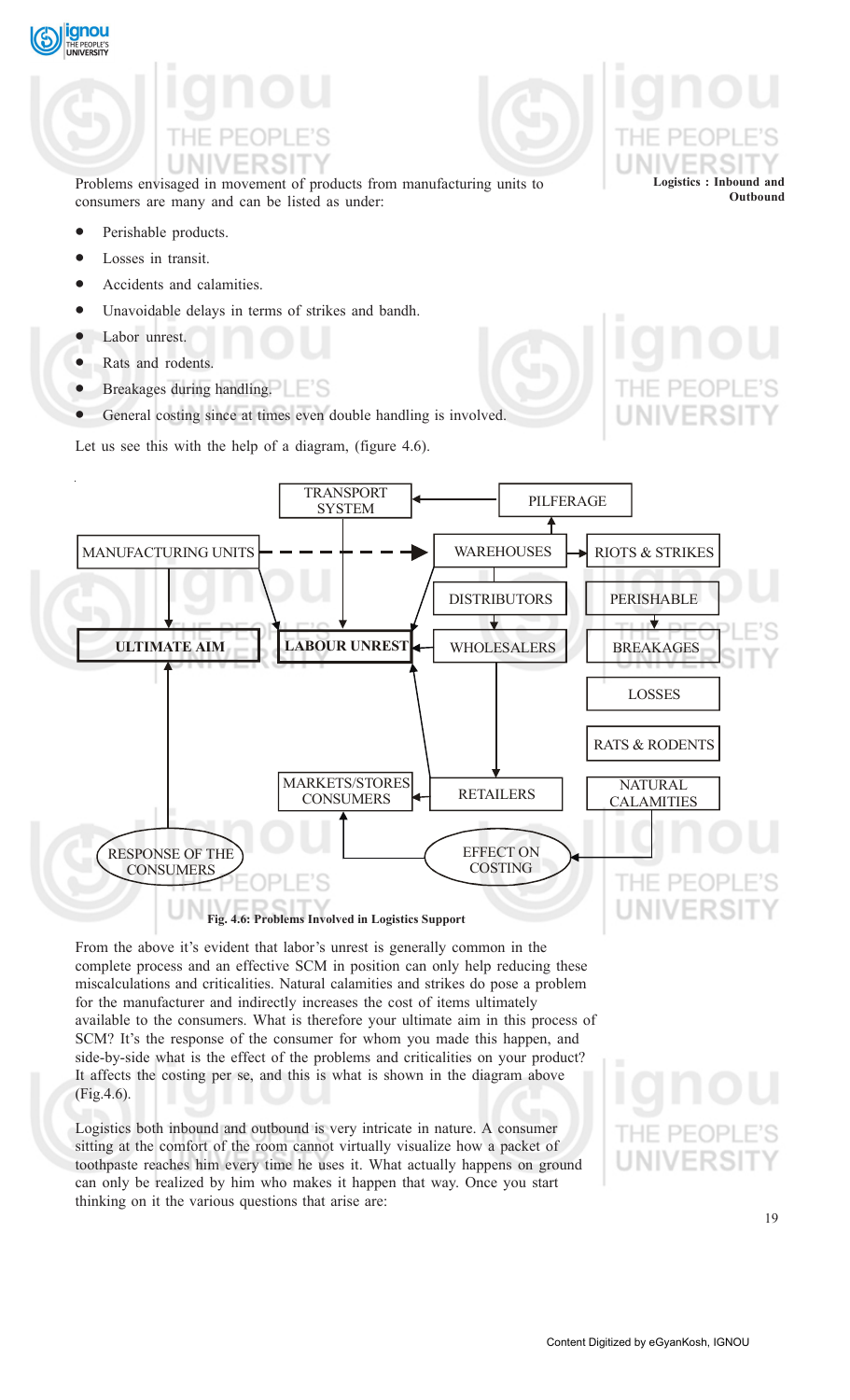



**JNIVERSI** 

**Design and Management of SCM**

- Where does the raw material come from?
- Who supplies it to you?
- What is the best course available to you in procuring the right material with in the cost per se from the available options? Who decides on that? You and the management.
- How is the material moved and where to?
- How do you store this?
- What are the various contingencies involved in this?
- What if the stores don't reach on time? What is the option available to you?

What would be the losses in production?

- What would be the losses in packaging?
- If the production channel breaks down, then what?
- How do you transport the finished goods in the time frame available to you?
- How will your marketer's distribute or market the products?
- What will be the response of the consumers to your product, your ultimate aim?

All of the above are interlinked and have a direct bearing on the net output of the firm. An effective SCM system in place wards off any such minor shortcomings that can run into problems and criticalities later.

# **4.6 LOGISTICS MANAGEMENT**

Before we went on to this let us see the triangle that is formed in the supply chain management (SCM).



# **Fig. 4.7: Three Components of SCM**

The three critical components of SCM are:

- Supply management
- Demand management
- Logistics management

You would learn about the supply and demand part of SCM in next unit and would discuss on logistics part of it now. As discussed earlier that the logistics professionals play a vital role in shaping the success of SCM as regards





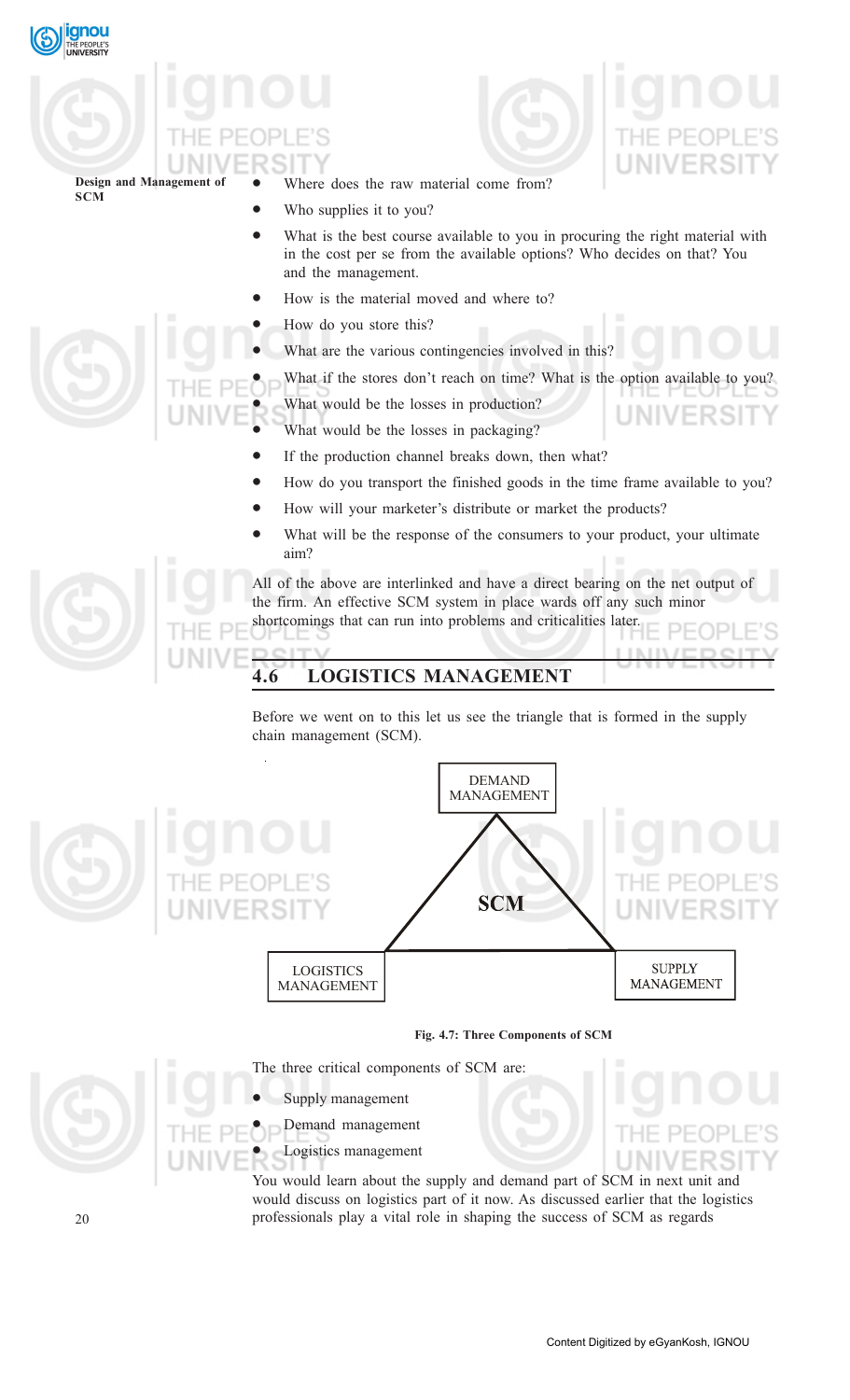



**Logistics : Inbound and**

**Outbound**

management of transportation, storage and warehousing. We sometimes do tend to ignore the role of logistics but the supply and demand chain cannot be met without the integrated and close-knit support of the logistics.

Logistics management deals with receiving, handling, movement, storage and delivery of material, services and finished product in an SCM system. Logistics is required both at the beginning and at the end of it. (Fig 4.8)



An effective SCM system will never be possible without the integration of logistics, since logistics is the foundation of SCM discipline and is responsible for its activities. Needless to mention here is that the transportation cost is the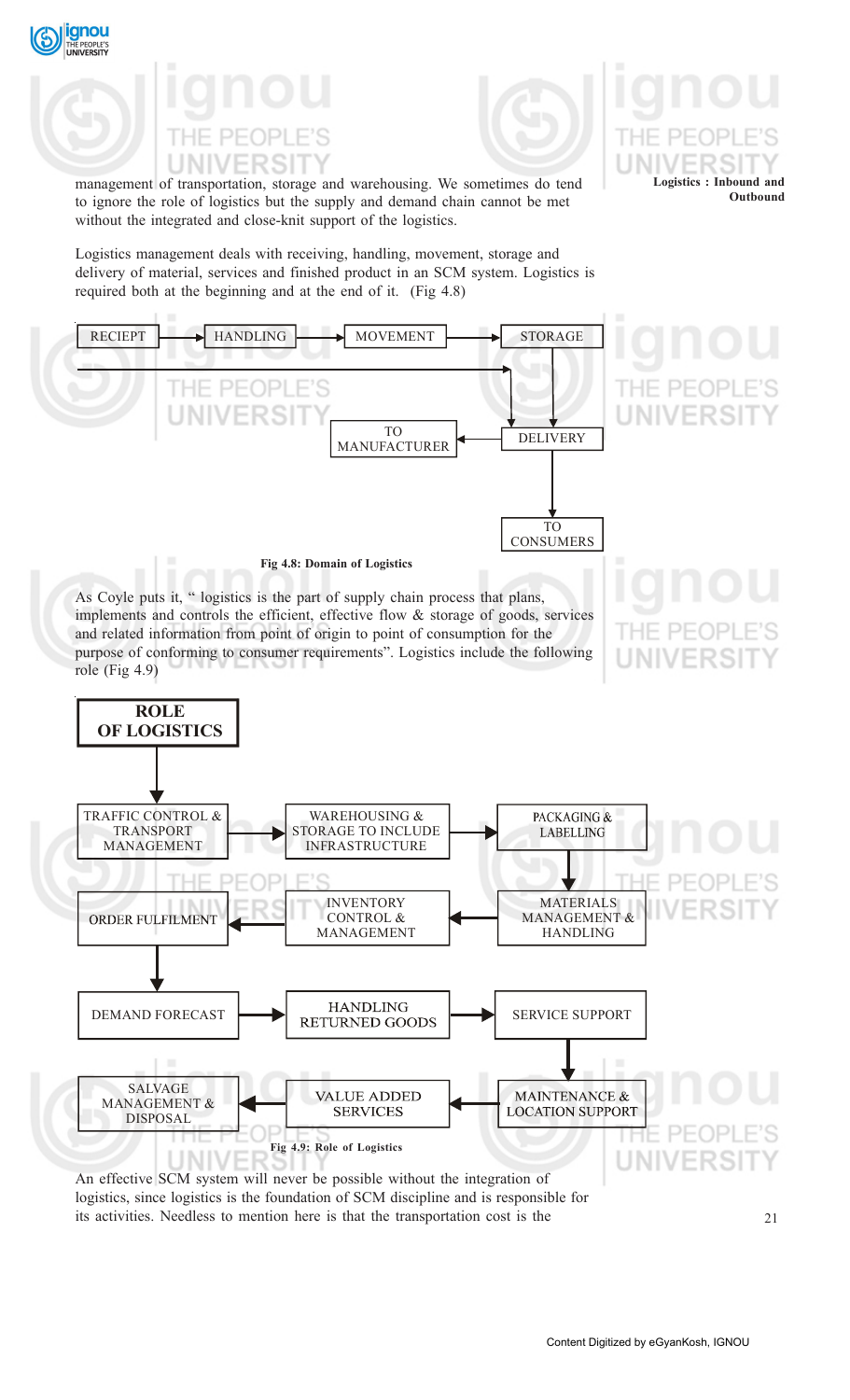



heaviest in the entire chain, and even more than product selling prices. Therefore, in order to maximize customer satisfaction and meeting firm's goal it is mandatory to ensure that effective storage facilities for goods and services are in place.

# **4.7 INTEGRATING LOGISTICS**

Logistics planning has to be integrated with material and capacity planning in order to achieve maximum and optimum level of satisfaction. The needs and requirements of our customers is variable and never a constant factor, therefore, in order to serve them better and be profitable you got to tailor your logistics and ensure it to be more dynamic with passing time. The emphasis should be on reduction of cycle time and elimination of waste in order to increase customer satisfaction. You have to understand that movement of goods, warehousing of materials and delivery is time consuming and at times requires precision synchronization at all levels i.e. from supplier to manufacturer and from manufacturer to consumer.

# **Illustration**

Can you visualize the effort involved in moving crackers from Shivakasi in Tamil Nadu to Kolkata? A child who burst these crackers only have to demand them, and you as the guardian have to procure them from the shop, which sells these. Where does the shopkeeper get it? He gets from the wholesaler, and the wholesaler from the distributor/stockiest of that area. How does the company X stock the stockiest? The crackers are packed at Shivakasi and loaded in carriers, depending upon the time it has to reach and the time in hand before it is required. In case the planning fails the crackers will land up after Diwali to the dismay of many. That's dead stock and is of no use to the consumer.

Therefore, logistics involves procuring and transporting of the raw materials required to make firecrackers from the source to the manufacturer and once again tran-shifting the finished products to the warehouses near to the target area, so that closer to the festival the crackers could be utilized at once. When this is happening another set of crackers are in the process of moving from Shivakasi for the target area to meet any contingency. What if the warehouse catches fire? That actually depends on the demand per se and supply thereof, which we shall see in the follow up unit. THE PEC

From the above it's seen, as to what all gets involved in movement of firecrackers, from the source to the consumer, and how logistics play a predominant role in assisting the products to reach the consumers in time.

# **4.8 PERSPECTIVES IN LOGISTICS**

One has to continuously think and think rightly to get over the routine criticalities that are involved with logistics. Theory will surely help you to understand the guidelines involved in logistics, but unless you understand the practical aspects and device methods to tackle them, you will find yourself in a quandary each time, when faced with a criticality. Certain newer perspective in logistics planning and execution could be as enumerated below. THE PEOP

• **Produce at Source:** This will involve production near to the source of raw material and cheap labor. It will also involve lesser movement of transport and reduce double handling to a large extent. There are other disadvantages





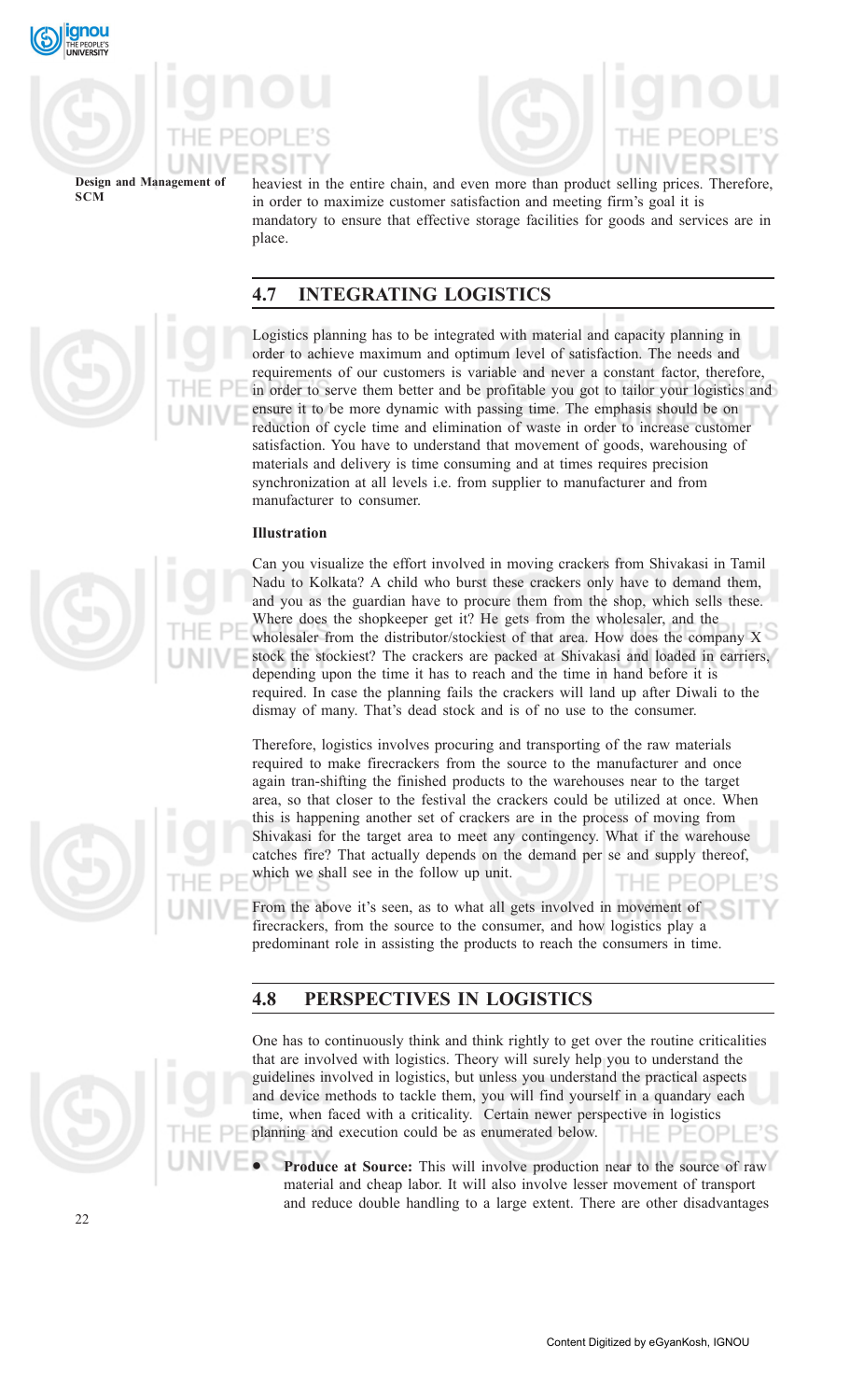

**Logistics : Inbound and**

**Outbound**

in this though, like distance from the target population, which will involve more number of stocking points and areas. But, this can reduce the basic cost of production considerably.

Fleet Management: Can you think of managing your own set of transport? Yes, certainly you can. Thinking of additional costs and expenditure? Yes, there are. But, certainly not more than hiring and facing the problems of trucker's strike, and incessant rise of carriage charges. Maintaining a fleet is cumbersome today, but if you can maintain a good sixty vehicles along with a minor repair organization, it will help you immensely on a rainy day. You have something to call your own.

Integration of logistics network. Logistics have to be integrated with the others in the firm for a better coordination. How? Let us see with the help of a figure.



**Fig. 4.10: Showing An Integrated Logistics Organization And Inherent Reporting**

# **Activity 4**

qnou

Suggest a new perspective to logistics management keeping in mind the present changing logistics scenario.



# **4.9 SUMMARY**

Logistics plays a predominant role in designing and shaping of SCM in a firm. Without an effective logistics system the effectiveness of the firms SCM channel is questionable. Logistic activity helps in enabling a broader view to be taken for handling the best available opportunity and how it is to be approached. If we understand and know the economics of logistics activities it is possible to review a number of production options that may include individual production (manufacturing of all components), assembling, or an ideal combo approach. The key players of logistics activity that is transportation and warehousing has been amply discussed and will enable you to understand the nuances of selecting the right transport mode for the right product and equipment within the overall gambit